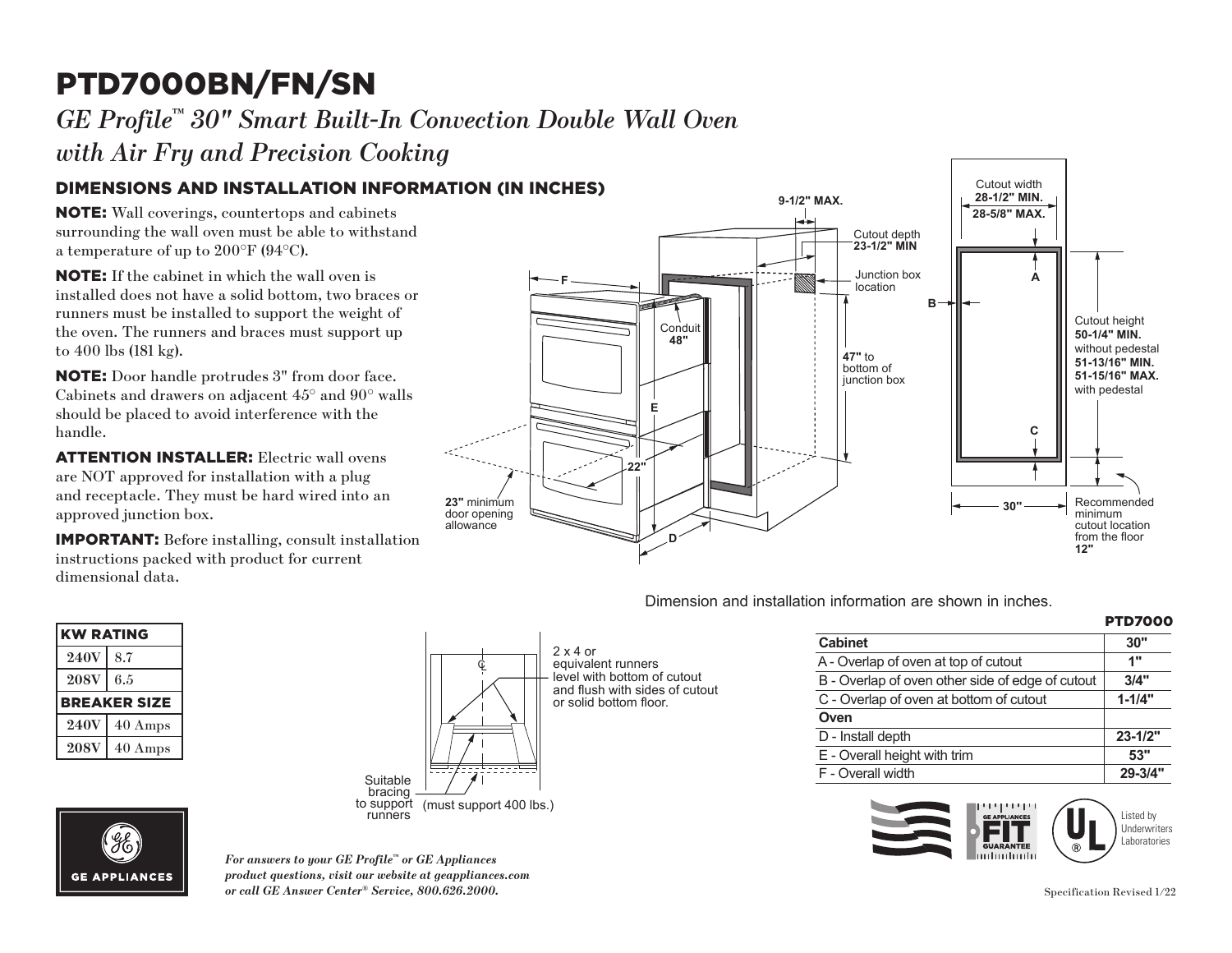## PTD7000BN/FN/SN

*GE Profile™ 30" Smart Built-In Convection Double Wall Oven with Air Fry and Precision Cooking*

### DIMENSIONS AND INSTALLATION INFORMATION (IN INCHES)

NOTE: 30" Double electric wall ovens are approved for installation above 27" and 30" warming drawers.

ATTENTION INSTALLER: Electric wall ovens are NOT approved for installation with a plug and receptacle. They must be hard wired into an approved junction box.

IMPORTANT: Before installing, consult installation instructions packed with ALL products for current dimensional and combination data.

WHEN TO USE THE PEDESTAL RAILS: When replacing an older GE Appliances 30" double wall oven with a new GE Appliances model. Cutout Height = 51-13/16" to 51-15/16". This is our traditional cutout height.

#### WHEN NOT TO USE THE PEDESTAL RAILS:

When replacing a 30" double wall oven from another manufacturer (ie; Whirlpool) with a new GE Appliances model. Cutout height = 50-1/4". You will need to verify that the existing cutout matches the 50-1/4" dimension.

If the new GE Appliances 30" double wall oven is being installed into new construction (ie; not a replacement), then the recommended installation is to use the pedestal rails.





*For answers to your GE Profile™ or GE Appliances product questions, visit our website at geappliances.com or call GE Answer Center® Service, 800.626.2000.* Specification Revised 1/22